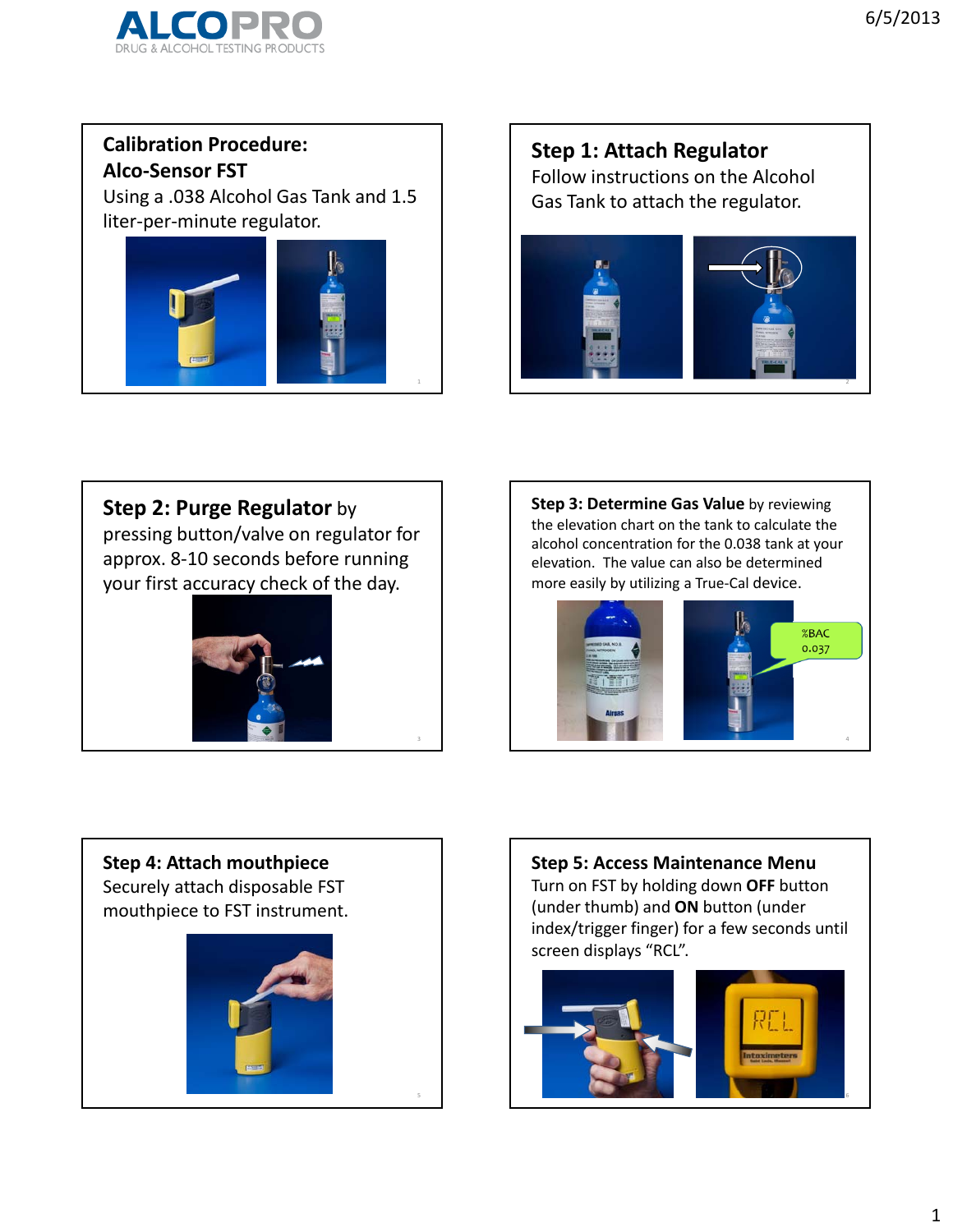

**Step 6: Put FST in Calibration mode**

by pressing the **ON** button (trigger finger) repeatedly until "CAL" is displayed on the screen. Press the **OFF** button (thumb) once to select this mode.



**Step 6 cont'd:** After CAL mode has been selected, the temperature will momentarily be displayed, then "CAL" will flash on the screen.



**Step 7: Attach FST to regulator** by attaching the FST mouthpiece to the tube on the tank regulator.



9

**Step 8: Perform Calibration Check** Press the regulator button for 7 seconds. During the 5<sup>th</sup> second, press & release the FST's **ON** button (trigger finger) to take the gas sample.





### **Additional Notes on Gas Flow**

**NOTE 1:** Gas must be flowing through the mouthpiece during the entire 7‐second process, therefore, continue pressing the tank regulator button for another 2 seconds AFTER you press & release the **ON** button during the 5th second.

**NOTE 2:** If using a 6 liter‐per minute regulator, the gas flow will be strong enough to trigger the FST's automatic sampling mechanism, thereby eliminating the need for the Operator to press & release the **ON** button during the 5th second.

12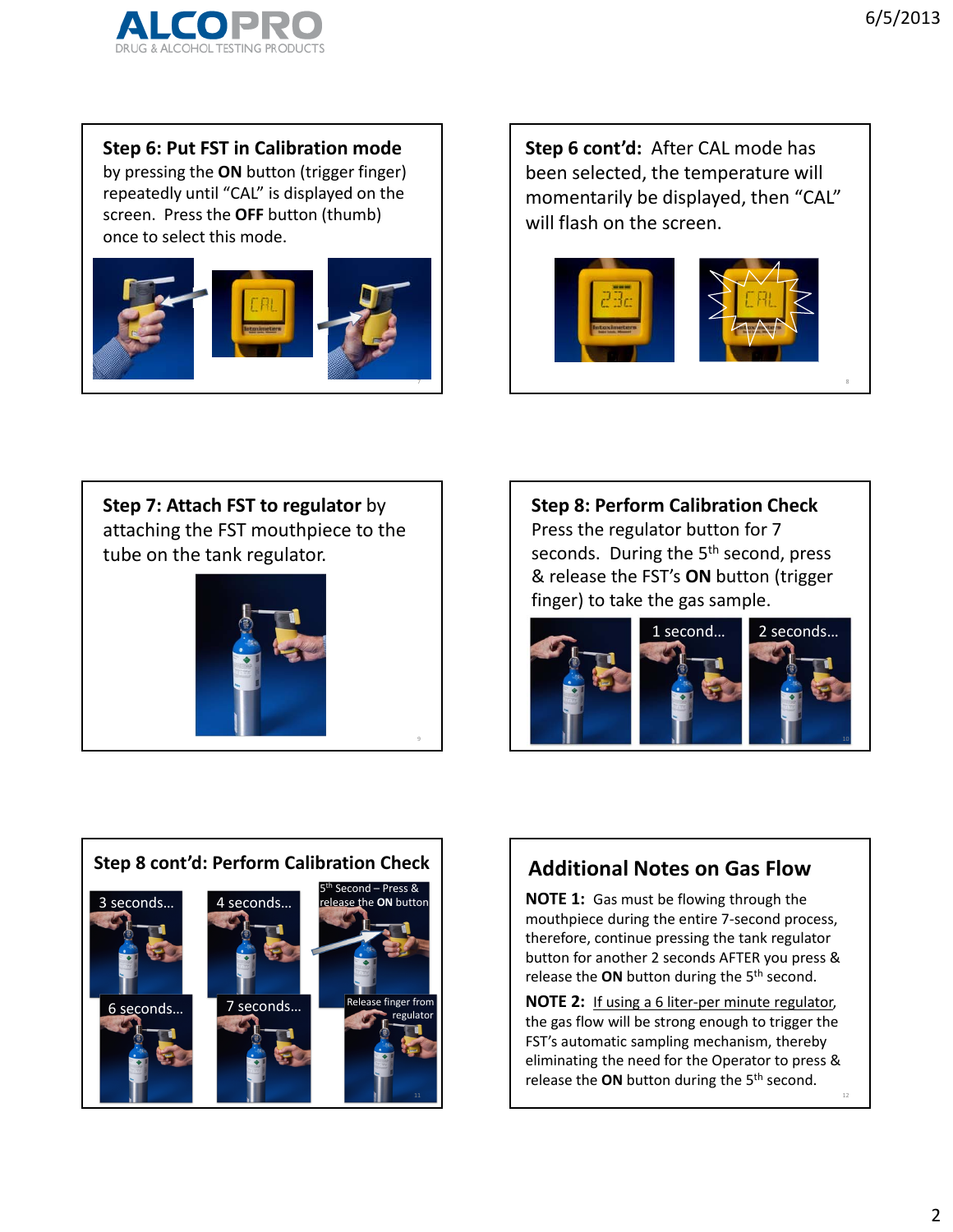#### **Step 9: Observe Reading and Interpret**

**Results.** If the reading on the FST is equal to the elevation‐adjusted value of the Alcohol Gas Tank then the FST is calibrated perfectly and needs **no** Calibration Adjustment.



### **Step 9 cont'd:**

If the FST does not need a Calibration Adjustment, press the Off button 3 times (to progress through each digit.) After OFF is pressed the 3rd time, the display will flash 3 times and the instrument will turn off. Screen



#### **Step 9 cont'd: Observe Reading…**

If the reading on the FST does not equal the elevation‐adjusted value of the Alcohol Gas Tank then the FST **needs** a Calibration Adjustment.



#### **Step 10: Make Adjustment**

The digit on the far left of the display will be flashing. If needed, change this digit by repeatedly pressing the ON button until the desired digit is showing. Press the OFF button to move to the next digit.



16

#### **Step 10: Make Adjustment**

The middle digit on the display will now be flashing. If needed, change this digit by repeatedly pressing the ON button until the desired digit is showing. Press the OFF button to move to the

next digit.



### **Step 10: Make Adjustment**

The digit on the far right of the display will now be flashing. If needed, change this digit by repeatedly pressing the ON button until the desired digit is showing. **Press the OFF button to finalize the adjustment procedure.**